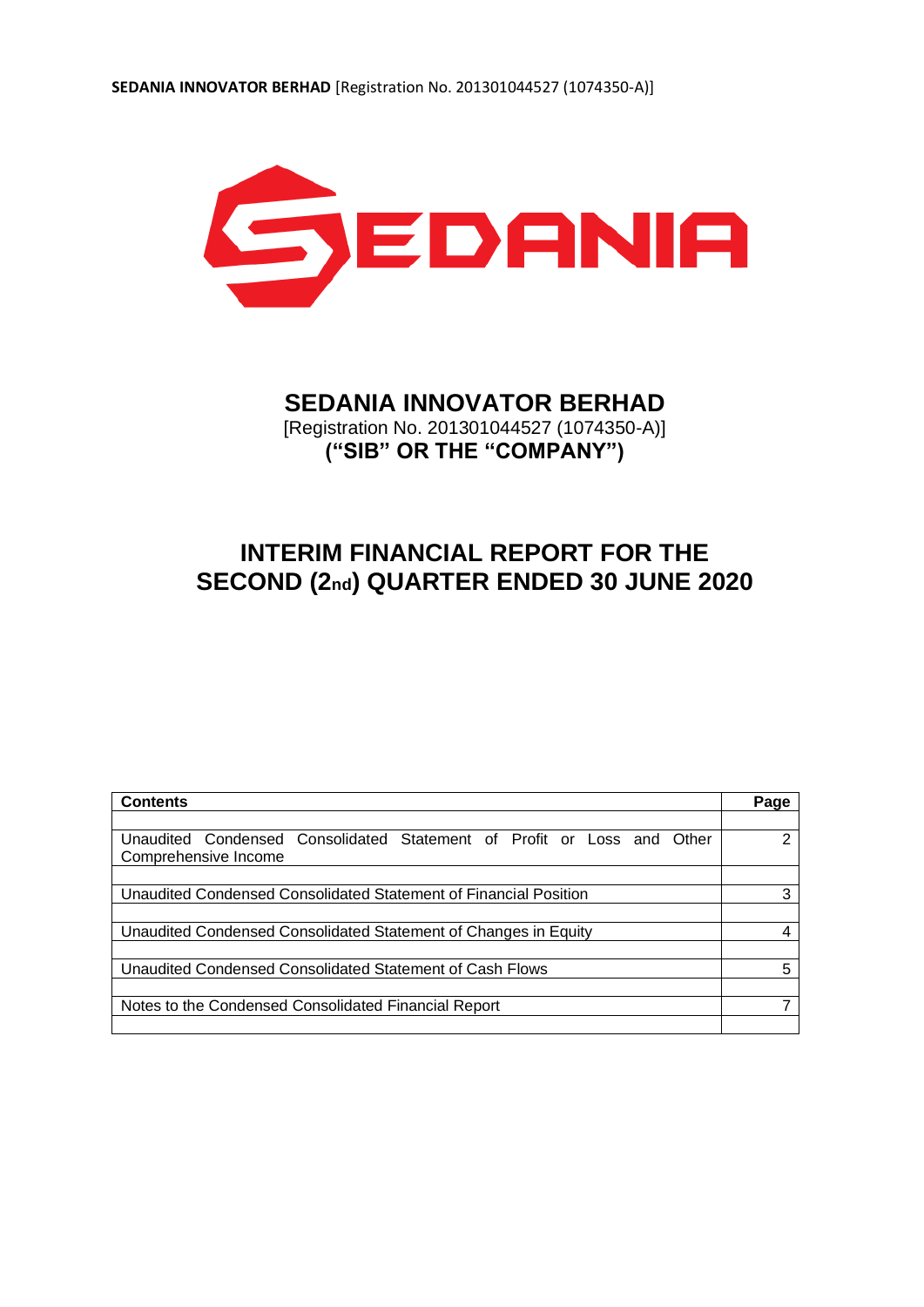# **UNAUDITED CONDENSED CONSOLIDATED STATEMENT OF PROFIT OR LOSS AND OTHER COMPREHENSIVE INCOME FOR THE SECOND (2nd) QUARTER ENDED 30 JUNE 2020**

|                                                                                            | <b>Quarter Ended</b>            |                                 |                     | <b>Year-To-Date Ended</b>       |                                 |                        |  |
|--------------------------------------------------------------------------------------------|---------------------------------|---------------------------------|---------------------|---------------------------------|---------------------------------|------------------------|--|
|                                                                                            | 30 Jun<br>2020<br><b>RM'000</b> | 30 Jun<br>2019<br><b>RM'000</b> | <b>Changes</b><br>% | 30 Jun<br>2020<br><b>RM'000</b> | 30 Jun<br>2019<br><b>RM'000</b> | <b>Changes</b><br>$\%$ |  |
|                                                                                            |                                 |                                 |                     |                                 |                                 |                        |  |
| Revenue                                                                                    | 1,111                           | 2,866                           | (61)                | 3,888                           | 5,794                           | (33)                   |  |
| Other income                                                                               | 420                             | 2,374                           | (82)                | 1,006                           | 3,022                           | (67)                   |  |
| Cost of sales                                                                              | (235)                           | (1, 155)                        | (80)                | (1,468)                         | (2, 499)                        | (41)                   |  |
| Administration expenses                                                                    | (3,958)                         | (3, 179)                        | (25)                | (7, 348)                        | (4,760)                         | 54                     |  |
| (Loss) / Profit from operations                                                            | (2,662)                         | 906                             | (>100)              | (3,922)                         | 1,557                           | (>100)                 |  |
| Finance costs<br>Share of result of associates, net of                                     | (7)                             | (23)                            | (70)                | (22)                            | (44)                            | (50)                   |  |
| tax                                                                                        | (222)                           |                                 | >100                | (633)                           |                                 | >100                   |  |
| (Loss) / Profit before taxation                                                            | (2,891)                         | 883                             | ( > 100)            | (4, 577)                        | 1,513                           | (>100)                 |  |
| Taxation                                                                                   | (61)                            | (129)                           | (53)                | (198)                           | (258)                           | (23)                   |  |
| Net (loss) / profit for the period,<br>representing total comprehensive<br>(loss) / income | (2,952)                         | 754                             | (>100)              | (4, 775)                        | 1,255                           | (>100)                 |  |
|                                                                                            |                                 |                                 |                     |                                 |                                 |                        |  |
| NET (LOSS) / PROFIT ATTRIBUTABLE TO:                                                       |                                 |                                 |                     |                                 |                                 |                        |  |
| - Owners of the parent<br>- Non-controlling interests                                      | (2,952)                         | 754                             | (>100)              | (4, 775)                        | 1,255                           | (>100)                 |  |
|                                                                                            | (2,952)                         | 754                             | (>100)              | (4, 775)                        | 1,255                           | ( > 100)               |  |
| TOTAL COMPREHENSIVE (LOSS) / INCOME<br><b>ATTRIBUTABLE TO:</b>                             |                                 |                                 |                     |                                 |                                 |                        |  |
| - Owners of the parent<br>- Non-controlling interests                                      | (2,952)                         | 754                             | (>100)              | (4, 775)                        | 1,255                           | (>100)                 |  |
|                                                                                            | (2,952)                         | 754                             | (>100)              | (4, 775)                        | 1,255                           | (>100)                 |  |
| Weighted average number of<br>ordinary shares ('000)                                       | 251,192                         | 243,921                         | 3                   | 249,412                         | 234,914                         | 6                      |  |
| (Loss) / Earnings per share<br>attributable to the owners of the<br>parent (Sen):          |                                 |                                 |                     |                                 |                                 |                        |  |
| - Basic                                                                                    | (1.18)                          | 0.31                            | ( > 100)            | (1.91)                          | 0.53                            | (>100)                 |  |
| - Diluted                                                                                  | (1.17)                          | 0.31                            | ( > 100)            | (1.91)                          | 0.53                            | ( > 100)               |  |

(The unaudited condensed consolidated statement of profit or loss and other comprehensive income should be read in conjunction with the audited financial statements for the year ended 31 December 2019 and the accompanying explanatory notes attached to this interim financial report.)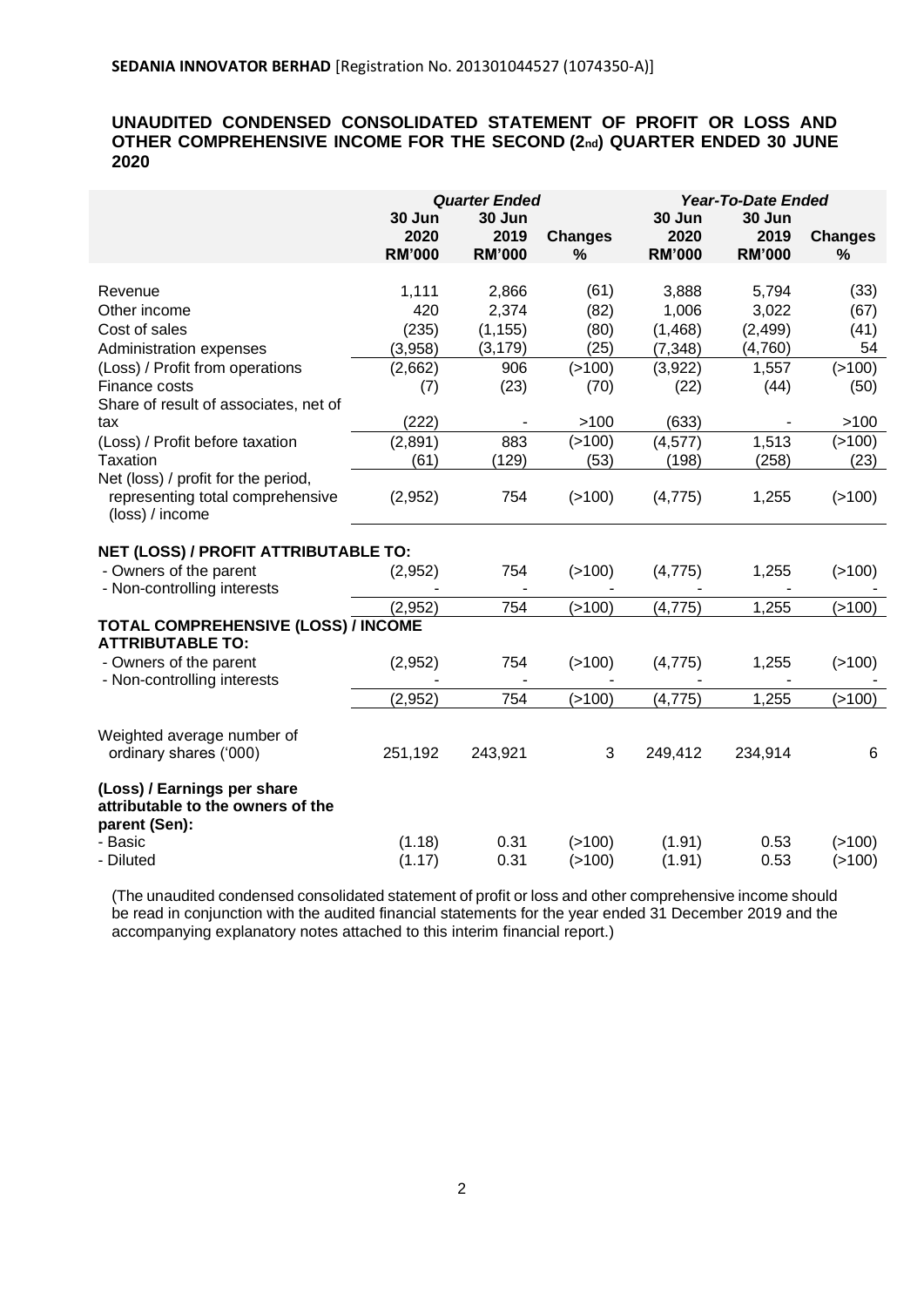# **UNAUDITED CONDENSED CONSOLIDATED STATEMENT OF FINANCIAL POSITION AS AT 30 JUNE 2020**

|                                                            | <b>Unaudited</b><br>as at     | <b>Audited</b><br>as at      |
|------------------------------------------------------------|-------------------------------|------------------------------|
|                                                            | 30 June 2020<br><b>RM'000</b> | 31 Dec 2019<br><b>RM'000</b> |
| <b>ASSETS</b>                                              |                               |                              |
| <b>NON-CURRENT ASSET</b>                                   |                               |                              |
| Property, plant and equipment<br>Investments in associates | 1,126                         | 1,384<br>749                 |
| Lease receivables                                          | 6,648                         | 8,115                        |
| Right-of-use assets                                        | 682                           | 842                          |
| <b>Deferred Tax Asset</b>                                  | 334                           | 334                          |
|                                                            | 8,790                         | 11,424                       |
| <b>CURRENT ASSETS</b>                                      |                               |                              |
| Receivables, deposit & prepayments                         | 12,116                        | 11,203                       |
| Lease receivables                                          | 1,982                         | 1,661                        |
| Inventory                                                  | 4                             |                              |
| Short term funds                                           | 4,119                         | 8,922                        |
| Cash and bank balances                                     | 3,394                         | 1,954                        |
| <b>Current Tax Asset</b>                                   | 321                           | 321                          |
|                                                            | 21,936                        | 24,062                       |
| <b>TOTAL ASSETS</b>                                        | 30,726                        | 35,486                       |
| <b>EQUITY</b>                                              |                               |                              |
| Share capital                                              | 45,138                        | 44,557                       |
| Reserves                                                   | (17,979)                      | (13,052)                     |
| Equity attributable to the owners of the                   |                               |                              |
| parent                                                     | 27,159                        | 31,505                       |
| <b>TOTAL EQUITY</b>                                        | 27,159                        | 31,505                       |
| <b>NON-CURRENT LIABILITIES</b>                             |                               |                              |
| Bank borrowing                                             | 389                           | 417                          |
| Lease liabilities                                          | 378                           | 507                          |
| Deferred tax liabilities                                   | $\overline{2}$                | 2                            |
|                                                            | 769                           | 926                          |
| <b>CURRENT LIABILITIES</b>                                 |                               |                              |
| Payables, accruals & other current<br>liabilities          | 2,395                         | 2,647                        |
| Lease liabilities                                          | 318                           | 323                          |
| Bank borrowing                                             | 85                            | 85                           |
| <b>Current tax liabilities</b>                             |                               |                              |
|                                                            | 2,798                         | 3,055                        |
| <b>TOTAL LIABILITIES</b>                                   | 3,567                         | 3,981                        |
| <b>TOTAL EQUITY AND LIABILITIES</b>                        | 30,726                        | 35,486                       |
| <b>NET ASSETS PER SHARE (Sen)</b>                          | 10.81                         | 11.90                        |

(The unaudited condensed consolidated statement of financial position should be read in conjunction with the audited financial statements for the year ended 31 December 2019 and the accompanying explanatory notes attached to this interim financial report.)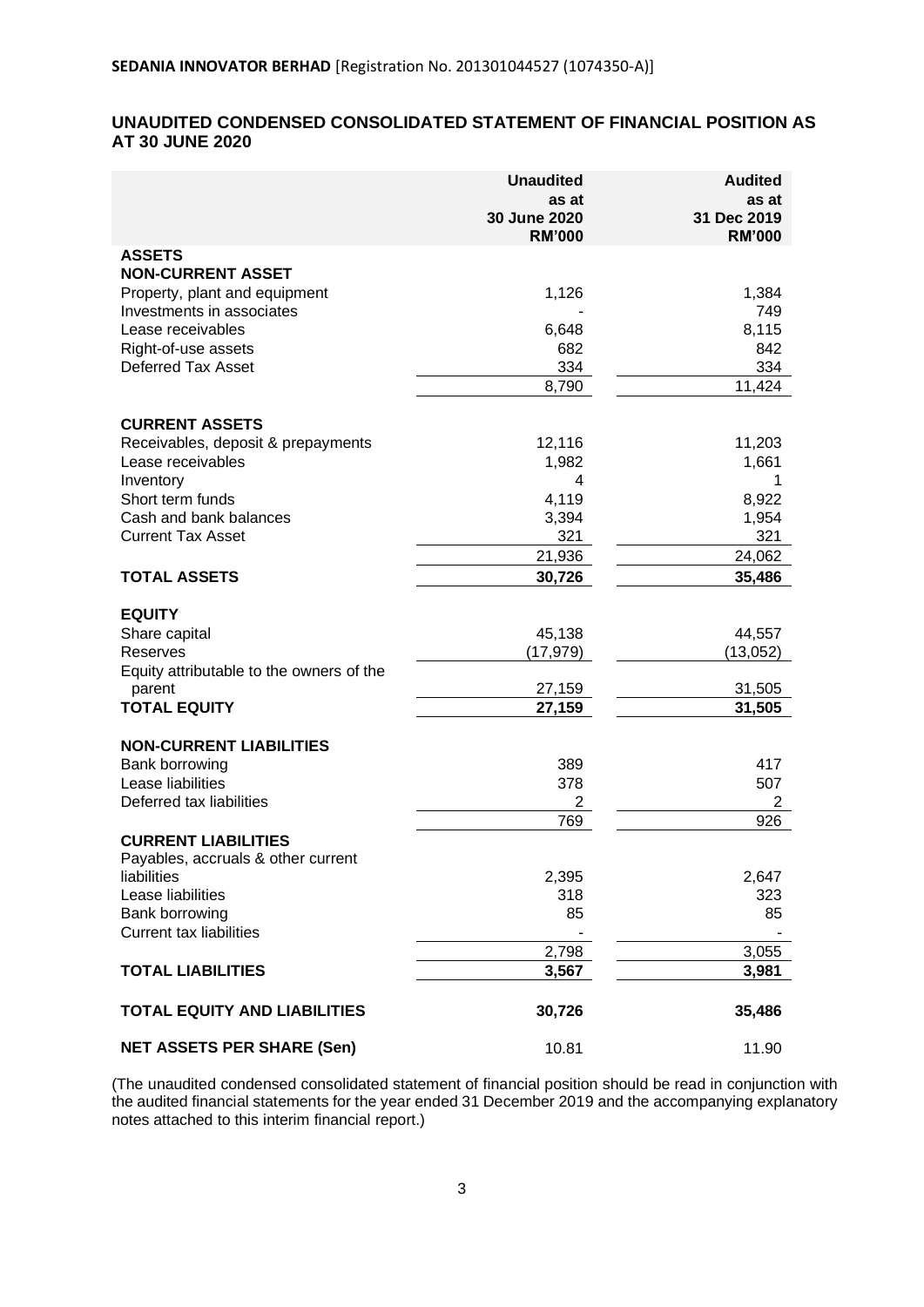# **UNAUDITED CONDENSED CONSOLIDATED STATEMENT OF CHANGES IN EQUITY FOR THE SECOND (2nd) QUARTER ENDED 30 JUNE 2020**

|                                                                     | -Non-Distributable----------------> |               |                | <b>Distributable</b> |                 |               |
|---------------------------------------------------------------------|-------------------------------------|---------------|----------------|----------------------|-----------------|---------------|
|                                                                     | <b>Share</b>                        | <b>Share</b>  | <b>ESOS</b>    | Reorganisation       | <b>Retained</b> | <b>Total</b>  |
|                                                                     | <b>Capital</b>                      | Premium       | <b>Reserve</b> | <b>Reserve</b>       | Profits /       | <b>Equity</b> |
|                                                                     |                                     |               |                |                      | (Loss)          |               |
|                                                                     | <b>RM'000</b>                       | <b>RM'000</b> | <b>RM'000</b>  | <b>RM'000</b>        | <b>RM'000</b>   | <b>RM'000</b> |
| Current year-to-date ended<br>30 June 2020                          |                                     |               |                |                      |                 |               |
| Balance as at 1 January 2020                                        | 44,557                              |               | 224            | (10, 853)            | (2, 423)        | 31,505        |
| Net loss for the period                                             |                                     |               |                |                      | (4, 775)        | (4, 775)      |
| <b>Transactions with owners:</b>                                    |                                     |               |                |                      |                 |               |
| Issuance of shares arising<br>from exercise of ESOS                 | 581                                 |               | (222)          |                      |                 | 359           |
| Share options vested under                                          |                                     |               |                |                      |                 |               |
| ESOS                                                                |                                     |               | 70             |                      |                 | 70            |
| Balance as at 30 June 2020                                          | 45,138                              | -             | 72             | (10, 853)            | (7, 198)        | 27,159        |
| <b>Preceding year</b><br>corresponding period<br>ended 30 June 2019 |                                     |               |                |                      |                 |               |
| Balance as at 1 January<br>2019, as previously reported             | 42,005                              |               | 83             | (10, 853)            | (4,909)         | 26,326        |
| Net profit for the period                                           |                                     |               |                |                      | 1,255           | 1,255         |
| <b>Transactions with owners:</b>                                    |                                     |               |                |                      |                 |               |
| Issuance of shares                                                  | 2,552                               |               |                |                      |                 | 2,552         |
| Share options vested under<br><b>ESOS</b>                           |                                     |               | 77             |                      |                 | 77            |
| Balance as at 30 June 2019                                          | 44,557                              |               | 160            | (10, 853)            | (3,654)         | 30,210        |

(The unaudited condensed consolidated statement of changes in equity should be read in conjunction with the audited financial statements for the year ended 31 December 2019 and the accompanying explanatory notes attached to this interim financial report.)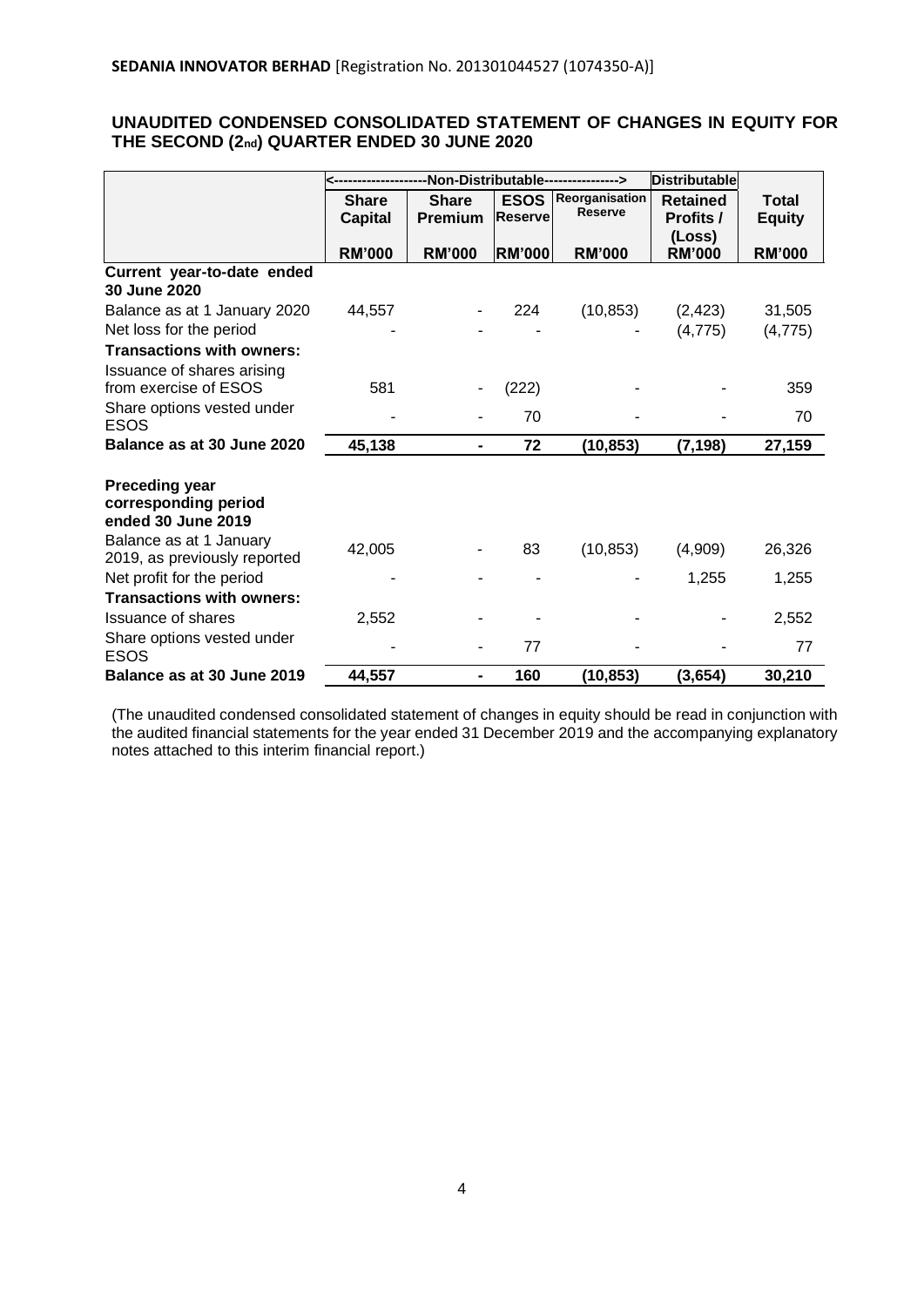# **UNAUDITED CONDENSED CONSOLIDATED STATEMENT OF CASH FLOWS FOR THE SECOND (2nd) QUARTER ENDED 30 JUNE 2020**

|                                                                   | <b>Current</b><br>year to date<br>30 June<br>2020<br><b>RM'000</b> | <b>Preceding</b><br>year to date<br>30 June<br>2019<br><b>RM'000</b> |
|-------------------------------------------------------------------|--------------------------------------------------------------------|----------------------------------------------------------------------|
| <b>CASH FLOWS FROM OPERATING ACTIVITIES</b>                       |                                                                    |                                                                      |
| (Loss) / Profit before taxation                                   | (4, 577)                                                           | 1,513                                                                |
| Adjustments for:                                                  |                                                                    |                                                                      |
| Depreciation of property, plant and equipment                     | 381                                                                | 508                                                                  |
| Depreciation of right-of-use assets                               | 87                                                                 | 88                                                                   |
| Share options vested under ESOS                                   | 70                                                                 | 77                                                                   |
| Interest expense                                                  | 14                                                                 | 22                                                                   |
| Interest expense on lease liabilities                             | 7                                                                  | 23                                                                   |
| Income distribution received from short term funds                | (107)                                                              | (195)                                                                |
| Interest from finance lease                                       | (739)                                                              | (464)                                                                |
| Impairment losses on receivables                                  | 1,516                                                              | 188                                                                  |
| Impairment on investment in associates                            | 443                                                                |                                                                      |
| Reversal of impairment losses on receivables                      |                                                                    | (1,227)                                                              |
| Share of loss in an associate, net of tax                         | 633                                                                |                                                                      |
| Operating (loss) / profit before working capital changes          | (2,272)                                                            | 533                                                                  |
| Changes in working capital:                                       |                                                                    |                                                                      |
| Trade and other receivables                                       | (2,010)                                                            | 1,214                                                                |
| Inventory                                                         | (3)                                                                | 5                                                                    |
| Lease receivables                                                 | 1,323                                                              | (1, 410)                                                             |
| Trade and other payables                                          | (253)                                                              | (2,042)                                                              |
|                                                                   | (943)                                                              | (2, 233)                                                             |
| Cash used in operations                                           | (3,215)                                                            | (1,700)                                                              |
| Tax paid<br><b>NET CASH USED IN OPERATING ACTIVITIES</b>          | (198)<br>(3, 413)                                                  | (258)<br>(1,958)                                                     |
|                                                                   |                                                                    |                                                                      |
| <b>CASH FLOWS FROM INVESTING ACTIVITIES</b>                       |                                                                    |                                                                      |
| Purchase of property, plant and equipment                         | (51)                                                               | (14)                                                                 |
| Interest received                                                 | 107                                                                | 195                                                                  |
| Investment in associated company                                  | (184)                                                              |                                                                      |
| NET CASH (USED IN) / GENERATED FROM                               |                                                                    |                                                                      |
| <b>INVESTING ACTIVITIES</b>                                       | (128)                                                              | 181                                                                  |
| <b>CASH FLOWS FROM FINANCING ACTIVITIES</b>                       |                                                                    |                                                                      |
| Repayment to ultimate holding company                             |                                                                    | (1,574)                                                              |
| Repayment of term loan                                            | (33)                                                               | (40)                                                                 |
| Interest on term loan                                             | (14)                                                               | (13)                                                                 |
| Repayment of lease liabilities                                    | (128)                                                              | (146)                                                                |
| Interest on lease liabilities                                     | (7)                                                                | (23)                                                                 |
| Proceeds from private placement                                   |                                                                    | 2,552                                                                |
| Proceeds from issuance of shares - ESOS                           | 359                                                                |                                                                      |
| <b>NET CASH FROM FINANCING ACTIVITIES</b>                         | 177                                                                | 756                                                                  |
| <b>NET DECREASE IN CASH AND CASH EQUIVALENTS</b>                  | (3, 364)                                                           | (1,021)                                                              |
| CASH AND CASH EQUIVALENTS AT BEGINNING OF<br>THE FINANCIAL PERIOD | 10,877                                                             | 13,195                                                               |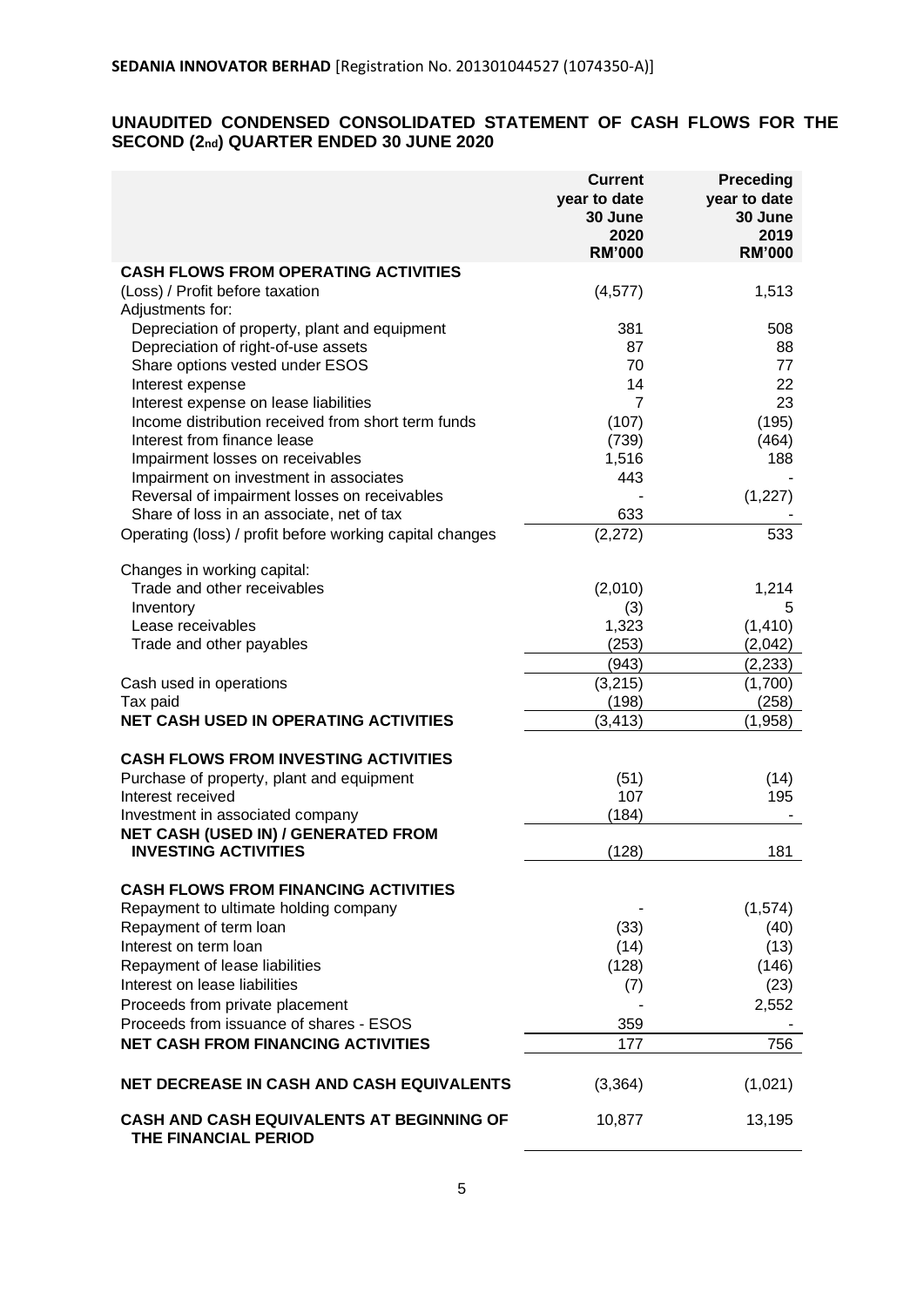| CASH AND CASH EQUIVALENTS AT END OF THE<br><b>FINANCIAL PERIOD</b> | 7.513 | 12.174 |
|--------------------------------------------------------------------|-------|--------|
| Cash and cash equivalents comprised the following:                 |       |        |
| Cash and bank balances                                             | 3.394 | 3.440  |
| Short term funds                                                   | 4.119 | 8.734  |
|                                                                    | 7.513 | 12.174 |

(The unaudited condensed consolidated statement of cash flows should be read in conjunction with the audited financial statements for the year ended 31 December 2019 and the accompanying explanatory notes attached to this interim financial report.)

*The remainder of this page is intentionally left blank*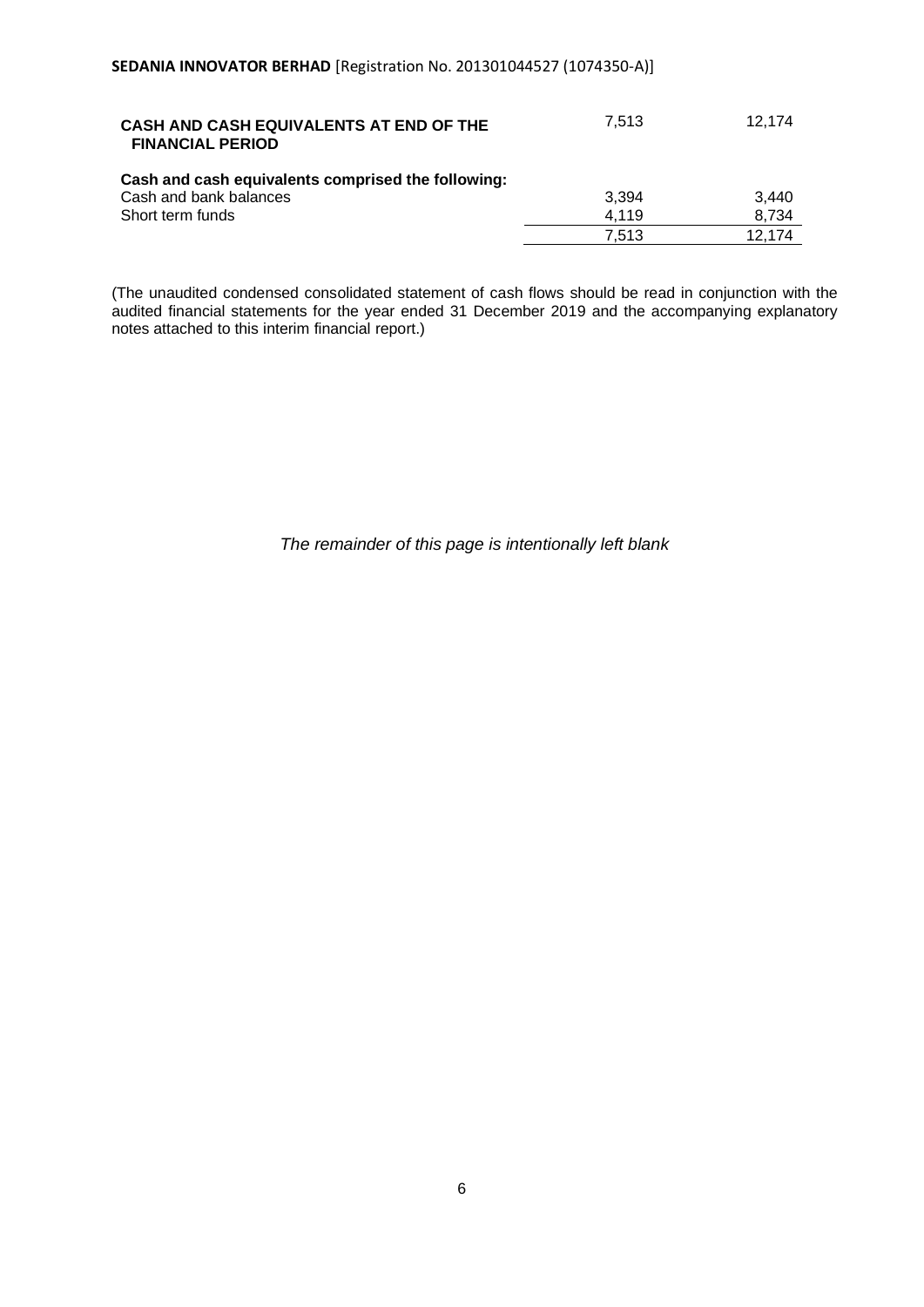# **NOTES TO THE CONDENSED CONSOLIDATED FINANCIAL REPORT FOR THE SECOND (2nd) QUARTER ENDED 30 JUNE 2020**

# **A: EXPLANATORY NOTES TO THE UNAUDITED INTERIM FINANCIAL REPORT FOR THE QUARTER ENDED 30 JUNE 2020.**

# **A1. Basis of preparation**

The interim financial statements are unaudited and have been prepared in accordance with the Malaysian Financial Reporting Standards ("**MFRS**") 134: Interim Financial Reporting, Rule 9.22 and Appendix 9B of the Listing Requirements of Bursa Malaysia Securities.

The condensed consolidated interim financial statements should be read in conjunction with the audited financial statements for the financial year ended 31 December 2019, which have been prepared in accordance with Malaysian Financial Reporting Standards, International Financial Reporting Standards and the requirements of the Companies Act 2016 in Malaysia.

# **A2. Significant Accounting Policies**

The accounting policies and methods of computation used in the preparation of the interim financial statements are consistent with those adopted in the audited financial statements for the financial year ended 31 December 2019 except for the adoption of the following standards that became effective for financial period beginning 1 January 2020:

| <b>Title</b>                                                                | <b>Effective Date</b> |
|-----------------------------------------------------------------------------|-----------------------|
| Amendments to References to the Conceptual Framework in MFRS 1 January 2020 |                       |
| Standards                                                                   |                       |
| Amendment to MFRS 3: Definition of a Business                               | 1 January 2020        |
| Amendments to MFRS 101 and MFRS 108: Definition of Material                 | 1 January 2020        |
| Amendments to MFRS 9, MFRS 139 and MFRS 7 Interest Rate   1 January 2020    |                       |
| <b>Benchmark Reform</b>                                                     |                       |

The adoption of the above did not have any significant effects on the interim financial report upon their initial application.

#### Standards issued but not yet effective

The following are accounting standards, amendments and interpretations of the MFRS Framework that have been issued by MASB but have not been adopted by the Group and the Company.

| Title                                                                                               | <b>Effective Date</b> |
|-----------------------------------------------------------------------------------------------------|-----------------------|
| <b>MFRS 17 Insurance Contracts</b>                                                                  | 1 January 2021        |
| Amendments to MFRS 101 Classification of Liabilities as Current or Non-   1 January 2022<br>current |                       |
| Amendments to MFRS 10 and MFRS 128 Sale or Contribution of Assets                                   | Deferred              |
| between an Investor and its Associate or Joint Venture                                              |                       |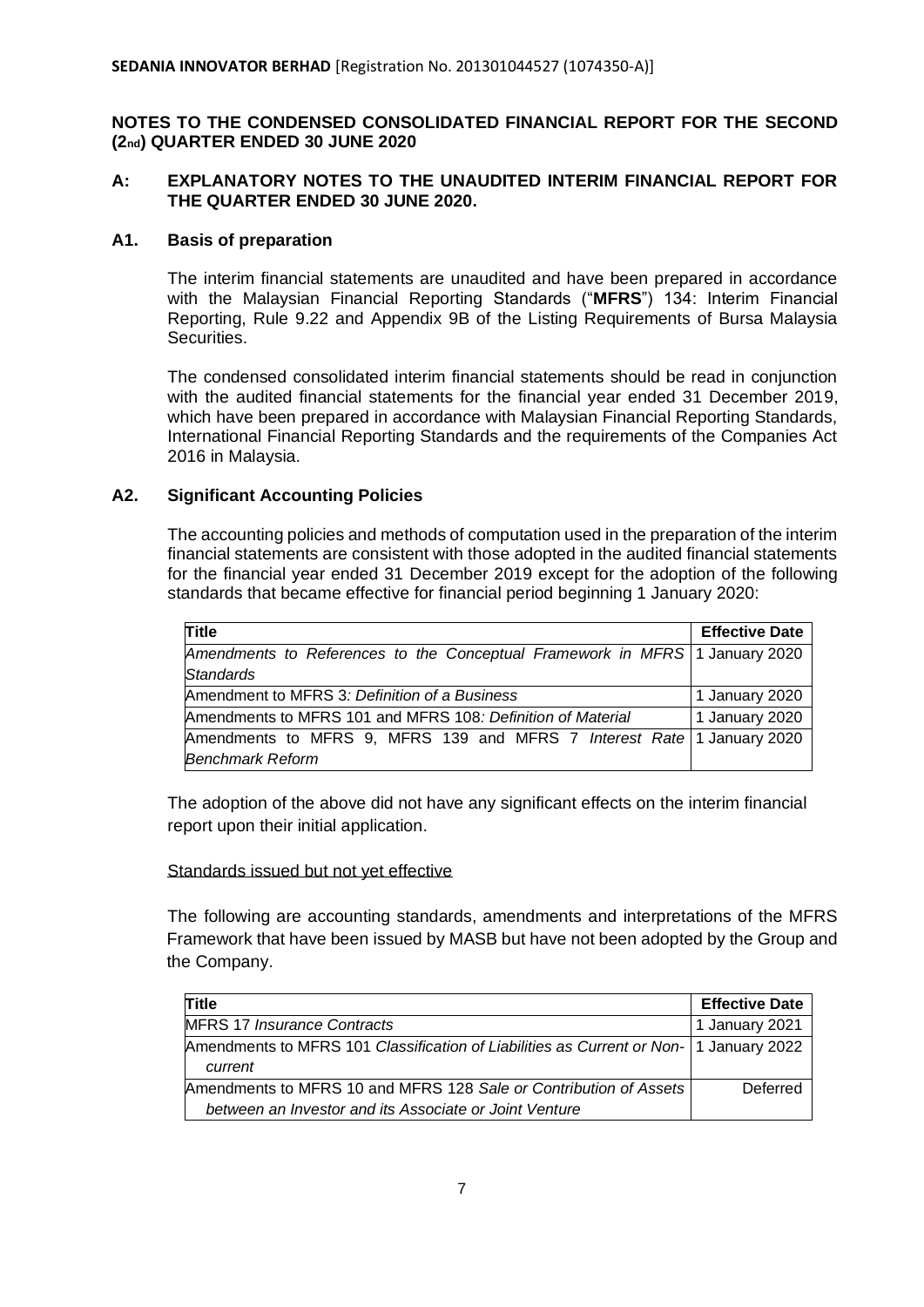The Group and the Company are in the process of assessing the impact of implementing these Standards and Amendments, since the effects would only be observable for future financial years.

# **A3. Auditors' report of preceding annual financial statements**

There was no qualification to the audited financial statements of the Group for the financial year ended ("**FYE**") 31 December 2019.

## **A4. Seasonal or cyclical factors**

The business operations of the Group during the financial period under review have not been materially affected by any seasonal or cyclical factors.

# **A5. Unusual items**

There were no unusual items affecting assets, liabilities, equity, net income or cash flows of the Group during the quarter under review.

# **A6. Material changes in estimates**

Not applicable as there were no estimates reported in the prior financial years.

# **A7. Debt and equity securities**

In the previous quarter ended 31 March 2020, a total of 2,804,600 new ordinary shares were allotted and issued pursuant to the Company's Employee Share Option Scheme ("ESOS").

As at 30 June 2020, the total number of ESOS which remained unexercised was 2,475,400 (31.12.2019: 5,280,000).

Other than as disclosed above, there has been no issuance, cancellation, repurchases, resale and repayments of debt and equity securities in the current quarter and financial year-to-date.

### **A8. Segmental information**

For management purposes, the Group is organised into five (5) operating segments which require different business strategies, and presented as follows:

- (a) Financial Technology ("FinTech") Provision of financial technology solutions for the banking industry.
- (b) Internet of things ("IoT") solutions Provision for solutions for inter-networking of connected devices for infrastructure management.
- (c) Green technology ("GreenTech") solutions Provision of green technology solutions for sustainable and environmentally friendly products and services.
- (d) Sharing platform Providing the technology on Airtime sharing for telecommunication providers.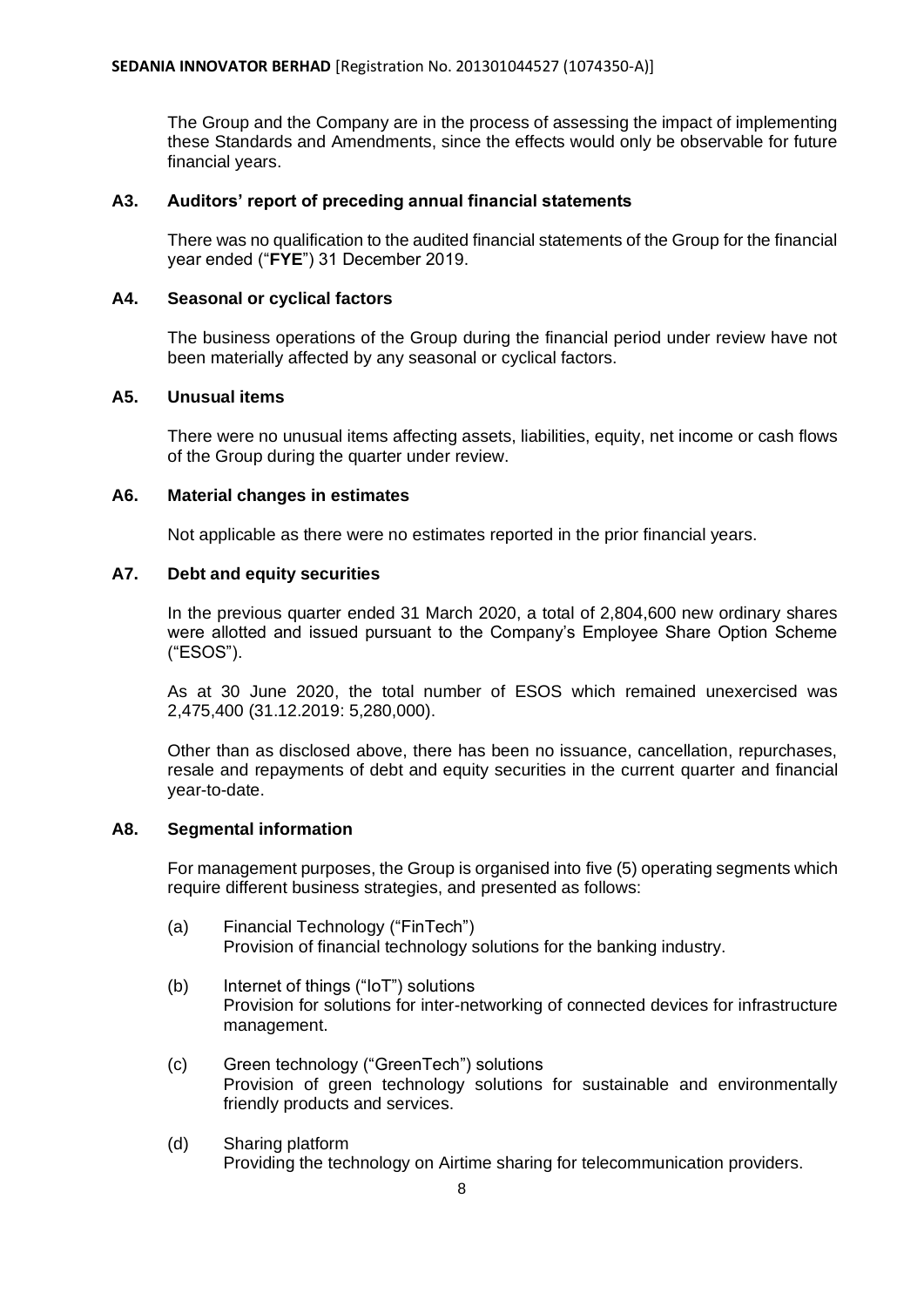(e) Others

Other operating segment comprises operations relating to investment holding.

Segment assets and liabilities exclude current and deferred tax assets and liabilities.

The Group's segmental analysis by operating segments are as follows:

|                                                | 3 months ended                   |                                  |                                  | 6 months ended                   |
|------------------------------------------------|----------------------------------|----------------------------------|----------------------------------|----------------------------------|
|                                                | 30 June<br>2020<br><b>RM'000</b> | 30 June<br>2019<br><b>RM'000</b> | 30 June<br>2020<br><b>RM'000</b> | 30 June<br>2019<br><b>RM'000</b> |
| <b>Segment revenue</b>                         |                                  |                                  |                                  |                                  |
| FinTech                                        | 513                              | 976                              | 1,615                            | 1,794                            |
| <b>IoT</b> Solutions                           | 2                                |                                  | 3                                |                                  |
| <b>GreenTech Solutions</b>                     | 17                               | 1,288                            | 1,099                            | 2,780                            |
| <b>Sharing Platform</b>                        | 579                              | 602                              | 1,171                            | 1,220                            |
| <b>Others</b>                                  |                                  |                                  |                                  |                                  |
| <b>Total revenue</b>                           | 1,111                            | 2,866                            | 3,888                            | 5,794                            |
| Segment operating (loss) / profit before tax   |                                  |                                  |                                  |                                  |
| FinTech                                        | (347)                            | 306                              | (323)                            | 550                              |
| <b>IoT</b> Solutions                           | (684)                            | 1,509                            | (1,299)                          | 236                              |
| GreenTech Solutions                            | (730)                            | (7)                              | (988)                            | 3,397                            |
| <b>Sharing Platform</b>                        | 80                               | (32)                             | (10)                             | (1,078)                          |
| <b>Others</b>                                  | (1,210)                          | (893)                            | (1, 957)                         | (1,592)                          |
| <b>Operating (loss) /</b><br>profit before tax | (2,891)                          | 883                              | (4, 577)                         | 1,513                            |

|                          | 30 June<br>2020<br><b>RM'000</b> | 30 June<br>2019<br><b>RM'000</b> |
|--------------------------|----------------------------------|----------------------------------|
| <b>Segment Assets</b>    |                                  |                                  |
| FinTech                  | 2,956                            | 5,131                            |
| <b>IoT</b> Solutions     | 230                              |                                  |
| GreenTech Solutions      | 13,667                           | 7,964                            |
| <b>Sharing Platform</b>  | 8,967                            | 13,526                           |
| <b>Others</b>            | 4,251                            | 6,491                            |
| <b>Total Assets</b>      | 30,071                           | 33,112                           |
| <b>Segment</b>           |                                  |                                  |
| Liabilities              |                                  |                                  |
| FinTech                  | 472                              | 389                              |
| <b>IoT Solutions</b>     | 421                              | 151                              |
| GreenTech Solutions      | 277                              | 306                              |
| <b>Sharing Platform</b>  | 2,141                            | 2,221                            |
| <b>Others</b>            | 255                              | 293                              |
| <b>Total Liabilities</b> | 3,566                            | 3,360                            |

All revenue is generated in Malaysia.

# **A9. Valuation of property, plant and equipment**

The Group has not carried out any valuation of its property, plant and equipment in the current quarter.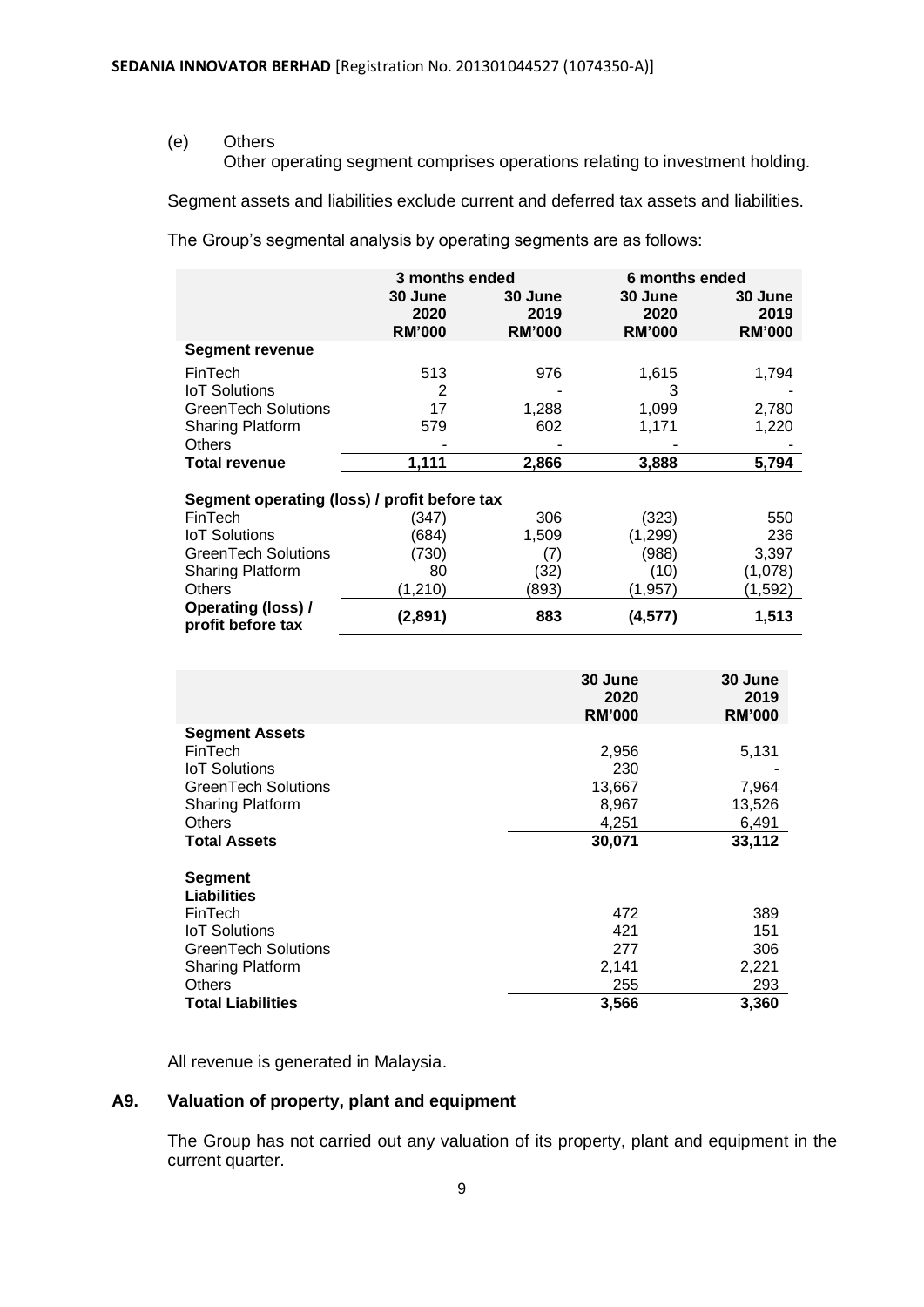# **A10. Capital commitment**

There was no capital commitment recognised by the Group for the current quarter.

# **A11. Changes in the composition of the Group**

There were no changes in the composition of the Group in the current quarter.

# **A12. Contingent liabilities and contingent assets**

There were no changes in contingent liabilities or contingent assets since the last annual reporting period date up to the date of this report.

# **A13. Material events subsequent to the end of the quarter**

Save as disclosed in Note B6, there were no other material events subsequent to the end of the current quarter and financial year-to-date that have not been reflected in this interim financial report.

# **A14. Significant related party transaction**

There was no significant related party transaction entered into during the current quarter.

*The remainder of this page is intentionally left blank*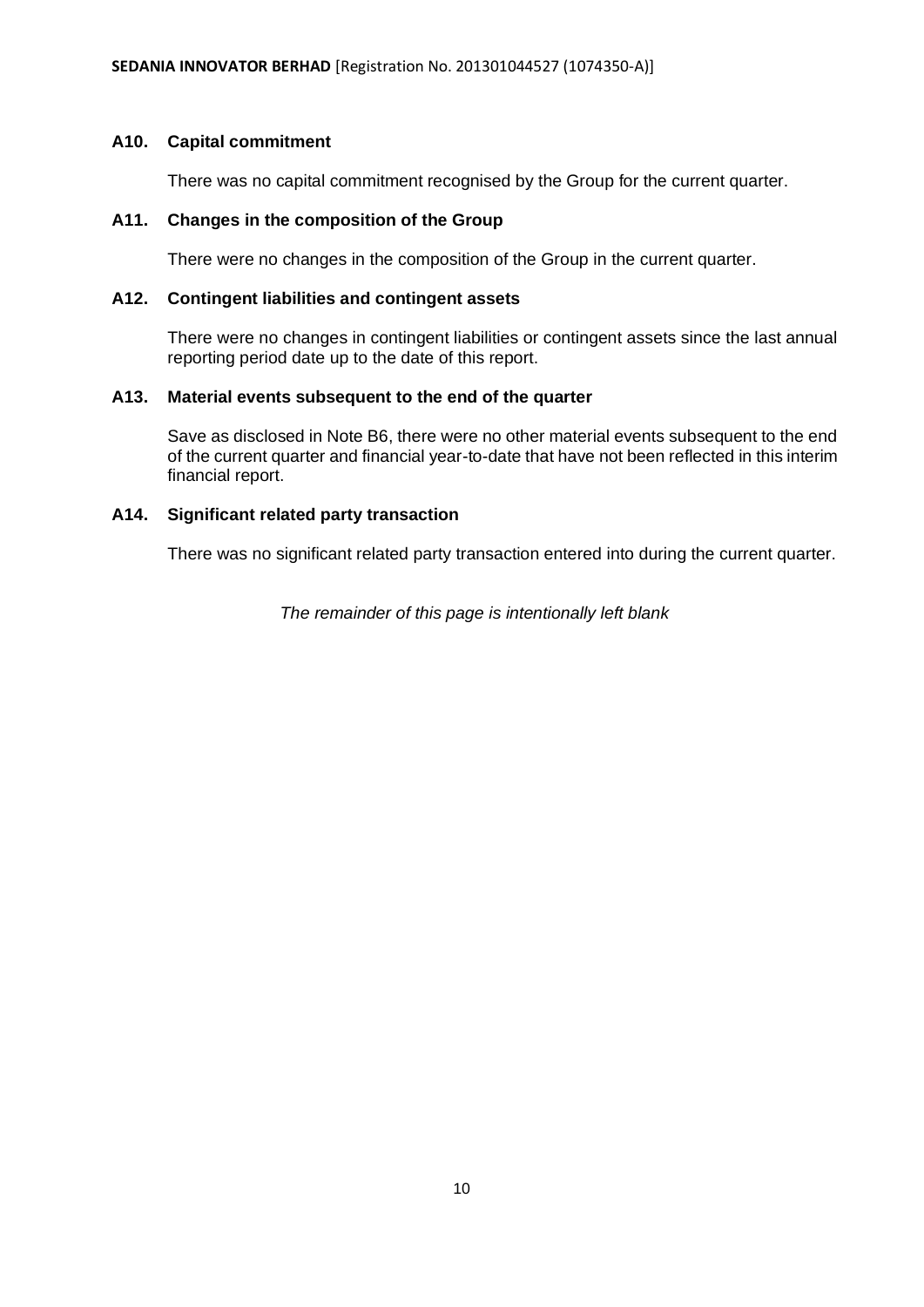# **B. ADDITIONAL INFORMATION REQUIRED BY THE LISTING REQUIREMENTS**

## **B1. Group's Financial Performance Review and Segmental Analysis**

|                                                                                                          | 3 months ended                  |                                  |                     | 6 months ended                   |                                  |                     |
|----------------------------------------------------------------------------------------------------------|---------------------------------|----------------------------------|---------------------|----------------------------------|----------------------------------|---------------------|
|                                                                                                          | 30 Jun<br>2020<br><b>RM'000</b> | 30 June<br>2019<br><b>RM'000</b> | <b>Changes</b><br>℅ | 30 June<br>2020<br><b>RM'000</b> | 30 June<br>2019<br><b>RM'000</b> | <b>Changes</b><br>% |
| Revenue                                                                                                  | 1.111                           | 2,866                            | (61)                | 3,888                            | 5.794                            | (33)                |
| Operating (Loss) /                                                                                       |                                 |                                  |                     |                                  |                                  |                     |
| Profit                                                                                                   | (2,662)                         | 906                              | (>100)              | (3,922)                          | 1,557                            | (>100)              |
| (Loss) / Profit Before<br>Interest and Tax                                                               | (2,662)                         | 906                              | (>100)              | (3,922)                          | 1,557                            | (>100)              |
| (Loss) / Profit Before<br>Tax                                                                            | (2,891)                         | 883                              | (>100)              | (4,577)                          | 1,513                            | (>100)              |
| (Loss) / Profit After<br>Tax & Attributable to<br><b>Ordinary Equity</b><br><b>Holders of the Parent</b> | (2,952)                         | 754                              | ( > 100)            | (4, 775)                         | 1,255                            | (>100)              |

Overall review of the Group's financial performance

(i) Statement of Profit and Loss and Other Comprehensive Income

The Group recorded a revenue of RM1.11 million, a decrease of 61% for the current quarter under review ("2Q 2020") as compared to the preceding year's corresponding quarter revenue of RM2.87 million ("2Q 2019"). The Group recorded an operating loss before tax of RM2.89 million in 2Q 2020 as compared to an operating profit before tax of RM0.88 million in 2Q 2019.

Loss after tax in 2Q 2020 was RM2.95 million as compared to a profit after tax of RM0.75 million in 2Q 2019. The adverse performance was mainly due to unfavourable results from all business segments, coupled with a non-cash impairment of RM0.90 million made on certain trade and finance lease receivables as a prudent practice for MFRS 9.

#### (ii) Statement of Financial Position

As at 30 June 2020, total equity attributable to the owners of the Company was RM27.16 million as compared to RM31.51 million as at 31 December 2019.

Total assets as at 30 June 2020 decreased by 13.41% to RM30.73 million from RM35.49 million as at 31 December 2019 mainly due to reduction in cash and cash equivalents during the quarter.

Total liabilities decreased by 10.39% to RM3.60 million from RM3.98 million as of 30 June 2020. The reduction in total liabilities was driven mainly by a reduction in trade and other payables during the quarter.

#### (iii) Statement of Cash Flows

For the six (6) months ended 30 June 2020, the net cash used in operating activities of the Group was RM3.41 million during the period as compared to RM1.96 million used in the previous corresponding period in 2019.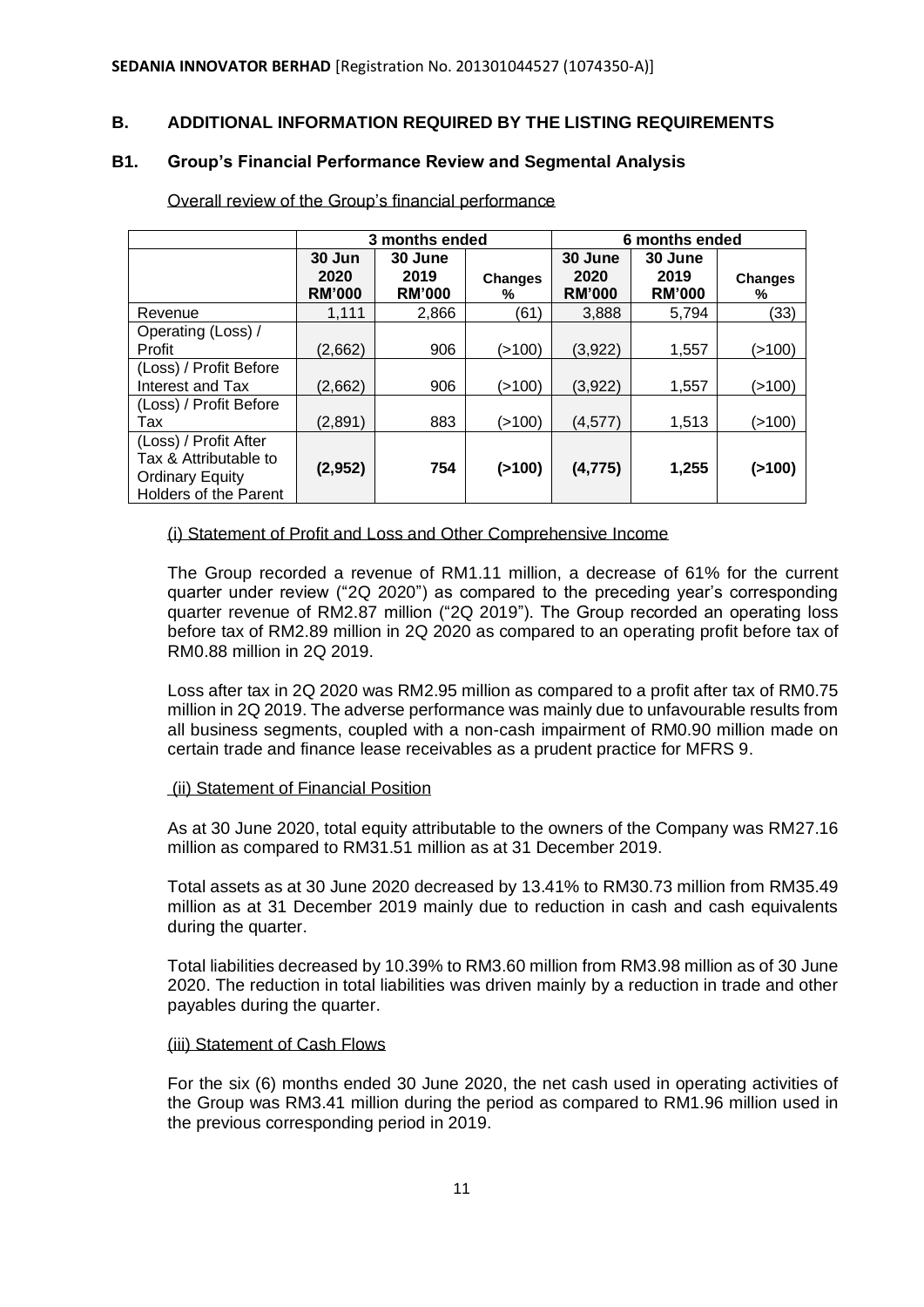Net cash used in investing activities was RM0.13 million in the six (6) months ended 30 June 2020, as compared to a net cash generated from investing activities of RM0.18 million in the previous corresponding period in 2019.

Net cash generated from financing activities was RM0.18 million during the period against RM0.76 million generated for the corresponding period in 2019.

Overall cash and cash equivalents decreased by RM3.36 million as compared with opening cash and cash equivalents as at 1 January 2020. The cash and cash equivalents of the Group was RM7.51 million at 30 June 2020.

#### Segmental analysis

### **a. Current quarter ended 30 June 2020 ("2Q 2020") compared with the previous corresponding quarter ended 30 June 2019 ("2Q 2019"):**

#### FinTech

In 2Q 2020, FinTech segment revenue was RM0.51 million, a decrease of 47.44% as compared to 2Q 2019. The segment processed 14,234 successful commodity trade performed under its As-Sidq platform, as compared to 24,823 successful commodity trade performed in 2Q 2019.

The segment recorded an operating loss before tax of RM0.35 million in the current quarter, as compared to a RM0.31 million profit in 2Q 2019. This was largely driven by the abrupt decline in segment revenue during the Movement Control Order (MCO) period as a result of lower commodity trade coupled with an increase of the overall operating expenses to RM0.62 million in 2Q 2020 as compared to RM0.49 million in 2Q 2019.

#### IoT solutions

IoT solutions recorded a revenue of approximately RM2,000 in 2Q 2020 from a small order for its fire safety product.

The segment recorded an operating loss before tax of RM0.68 million in 2Q 2020 as compared to a segment operating profit before tax of RM1.51 million in 2Q 2019. Common operating expenses allocated on a reasonable basis to this segment in the current quarter under review amounting to RM0.69 million.

#### Green Technology solutions

The GreenTech segment recorded a revenue of RM0.02 million in 2Q 2020 as compared to RM1.29 million in 2Q 2019. Revenue from this segment is a continuation of existing maintenance and servicing contracts with a partner for GreenTech solutions in providing energy-saving solutions for a financial institution and telecommunications company.

The segment recorded an operating loss before tax of RM0.73 million in 2Q 2020 as compared to segment operating loss before tax of RM7,000 in 2Q 2019.

#### Sharing platform

Sharing platform recorded a revenue of RM0.58 million in 2Q 2020, down 3.82% from the same period last year. The segment recorded an operating profit before tax of RM0.08 million in 2Q 2020 as compared to RM0.32 million operating loss before tax in 2Q 2019.

During the quarter under review, the Sharing platform segment processed 4,120,152 number of successful transactions, a decrease of 6.16% as compared to 4,390,782 number of successful transactions in the same period last year.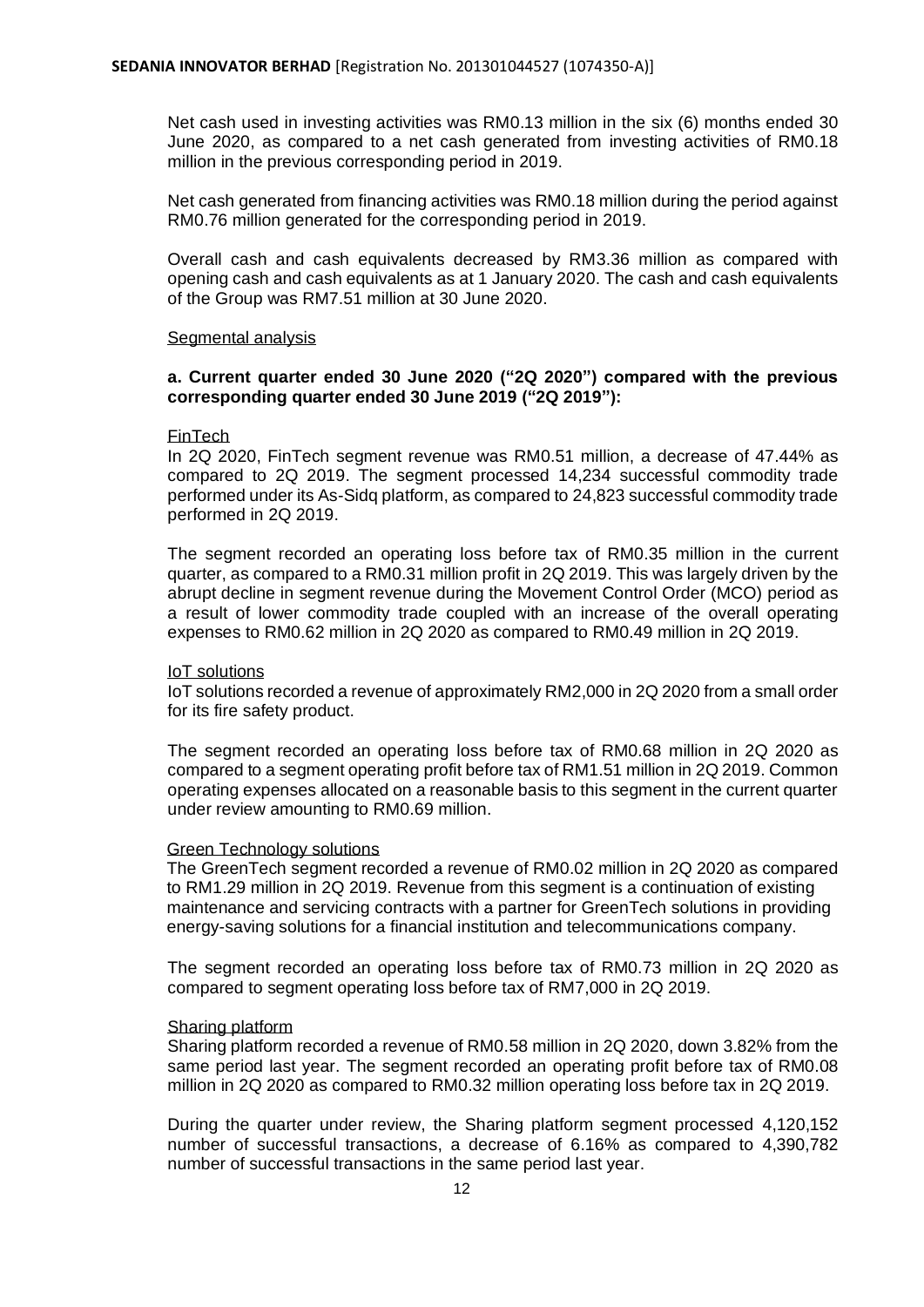# **Others**

This segment comprises operations relating to investment holding company. The segment recorded a segment operating loss before tax of RM1.21 million in 2Q 2020 as compared to a segment operating loss of RM 0.89 million in 2Q 2019. This was due to common operating expenses/indirect cost allocated on a reasonable basis to this segment for whose benefit the expense was incurred.

# **B2. Comparison with immediate preceding quarter's results**

|                                                                                                | <b>Quarter ended</b>          | <b>Changes</b>               |      |
|------------------------------------------------------------------------------------------------|-------------------------------|------------------------------|------|
|                                                                                                | 30 June 2020<br><b>RM'000</b> | 31 Mac 2020<br><b>RM'000</b> | %    |
| Revenue                                                                                        | 1.111                         | 2.777                        | (60) |
| Operating (Loss) / Profit Before<br>Interest and Tax                                           | (2,662)                       | (1,621)                      | 64   |
| (Loss) / Profit Before Tax                                                                     | (2,891)                       | (1,686)                      | 71   |
| (Loss) / Profit After Tax &<br>Attributable to Ordinary Equity<br><b>Holders of the Parent</b> | (2,952)                       | (1,822)                      | 62   |

Revenue for the quarter ended 30 June 2020 decreased by RM1.66 million or 60%, as compared to the immediate preceding quarter. The unprecedented Coronavirus Disease ("Covid-19") pandemic has caused an abrupt decline in revenue during the Movement Control Order ("MCO") period particularly in the FinTech segment. Apart from that, higher recognition of finance lease income for GreenTech segment was made in the immediate preceding quarter as compared to the current quarter under review.

The Group recorded a loss after tax of RM2.95 million as compared to loss after tax of RM1.82 million in the immediate preceding quarter. The adverse performance was mainly due to the unfavourable results from all business segments, coupled with a non-cash impairment of RM0.90 million made on certain trade and finance lease receivables as a prudent practice for MFRS 9.

# **B3. Prospects for 2020**

The implementation of the Movement Control Order in March 2020 and the subsequent Recovery Movement Control Order in June 2020 have certainly affected the Group's businesses, in particularly the FinTech segment. Nevertheless, as a technology based Company, the Group has embraced the "New Normal" and has since adapted efficiently in the fulfilment of our business obligations.

The Group anticipates that the effects of Covid-19 would be recognised in the financial statements for the financial year ending 31 December 2020. The effects of Covid-19 would potentially impact the judgements and assumptions used in the preparation of the financial statements for the financial year ending 31 December 2020, such as expected credit losses of financial assets and impairment assessments of assets (property, plant and equipment and investments in subsidiaries and associates).

In the meantime, the Group will take the necessary measures including keeping the operation costs at manageable level and to conserve cash in order to mitigate adverse impact from the Covid-19 pandemic on the Group's performance.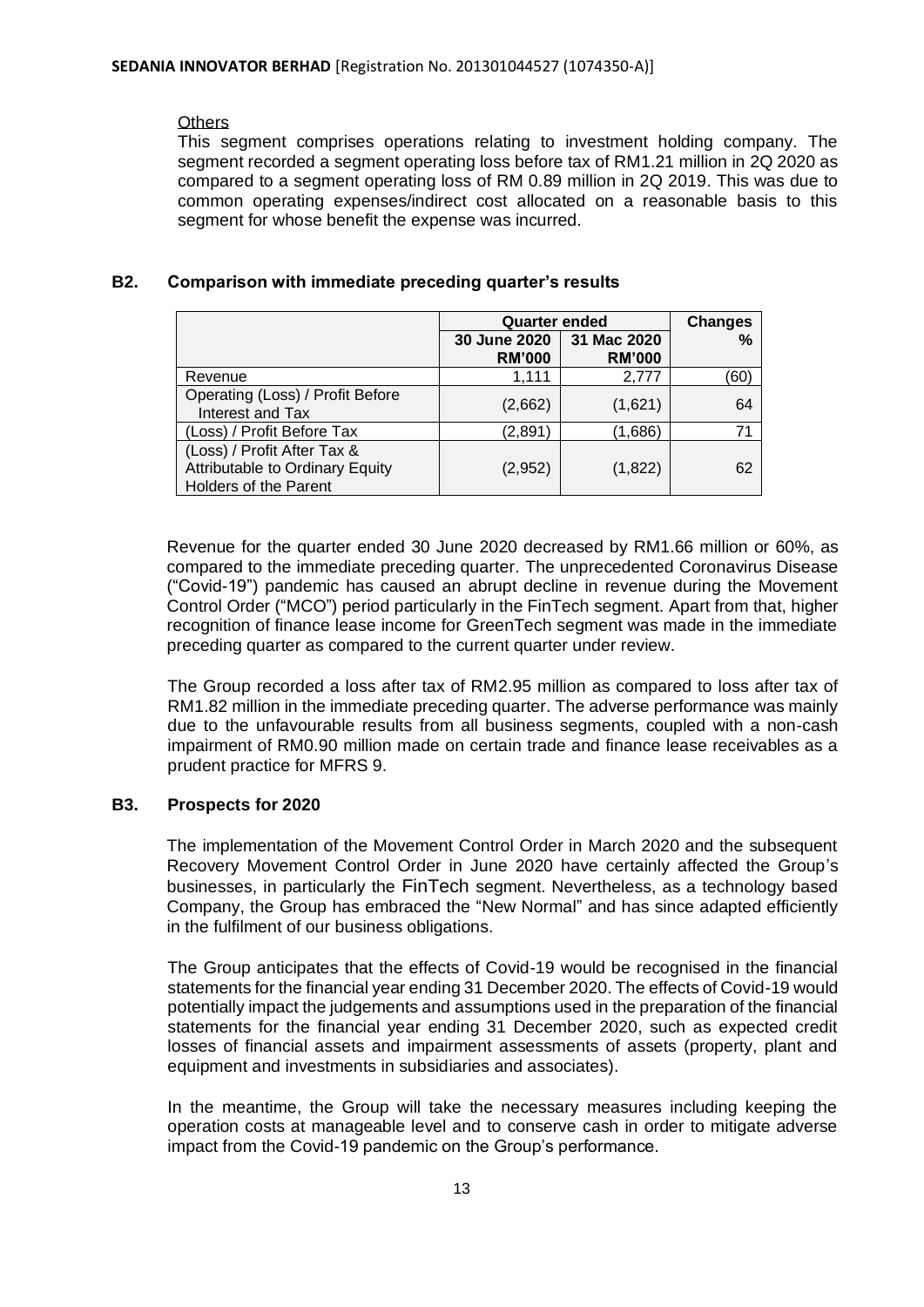The Board of Directors remain fully confident to see a return to economic growth once the current Covid-19 crisis is behind us. We are committed to seek opportunities for business growth and looking for new segments as well as markets to penetrate in order to deliver maximum value to the Group's stakeholders.

# **B4. Profit forecast**

The Group has not issued any profit forecast in any public documents.

# **B5. Taxation**

|                                                                            |                                  | 3 months ended                   | 6 months ended                   |                                  |
|----------------------------------------------------------------------------|----------------------------------|----------------------------------|----------------------------------|----------------------------------|
|                                                                            | 30 June<br>2020<br><b>RM'000</b> | 30 June<br>2019<br><b>RM'000</b> | 30 June<br>2020<br><b>RM'000</b> | 30 June<br>2019<br><b>RM'000</b> |
| Tax expense recognised in<br>profit or loss:                               |                                  |                                  |                                  |                                  |
| Current tax provision                                                      | 61                               | 129                              | 198                              | 258                              |
|                                                                            | 61                               | 129                              | 198                              | 258                              |
| Deferred tax:<br>Relating to origination of<br><b>Temporary Difference</b> |                                  |                                  |                                  |                                  |
| (Over) / Under provision<br>prior year                                     |                                  |                                  |                                  |                                  |
| Tax expense for the<br>financial period                                    | 61                               | 129                              | 198                              | 258                              |

# **B6. Status of corporate proposals and Utilisation of Proceeds**

#### (i) Status of corporate proposal

The Company had on 23 October 2017 announced the private placement exercise ("Private Placement") which entails the issuance of up to 22,580,600 new ordinary shares in the Company representing not more than ten percent (10%) of the enlarged issued share capital of the Company. Subsequently, the said corporate exercise was granted approval by Bursa Malaysia Securities Bhd. ("Bursa Securities") on 25 October 2017.

The said corporate exercise was granted further extension as per our announcements dated 4 April 2018 and 18 October 2018 by Bursa Securities to complete the implementation until 24 April 2019.

22,580,600 new ordinary shares were issued pursuant to the Private Placement at an issue price of 11.30 sen, and were subsequently listed and quoted on the ACE Market of Bursa Securities on 19 April 2019.

There are no other corporate proposals, which have been announced but not completed as of 25 February 2020, being the date of this report.

#### (ii) Utilisation of proceeds

The gross proceeds of RM2.552 million from the Private Placement exercise which was completed on 19 April 2019 were fully utilised in the following manner: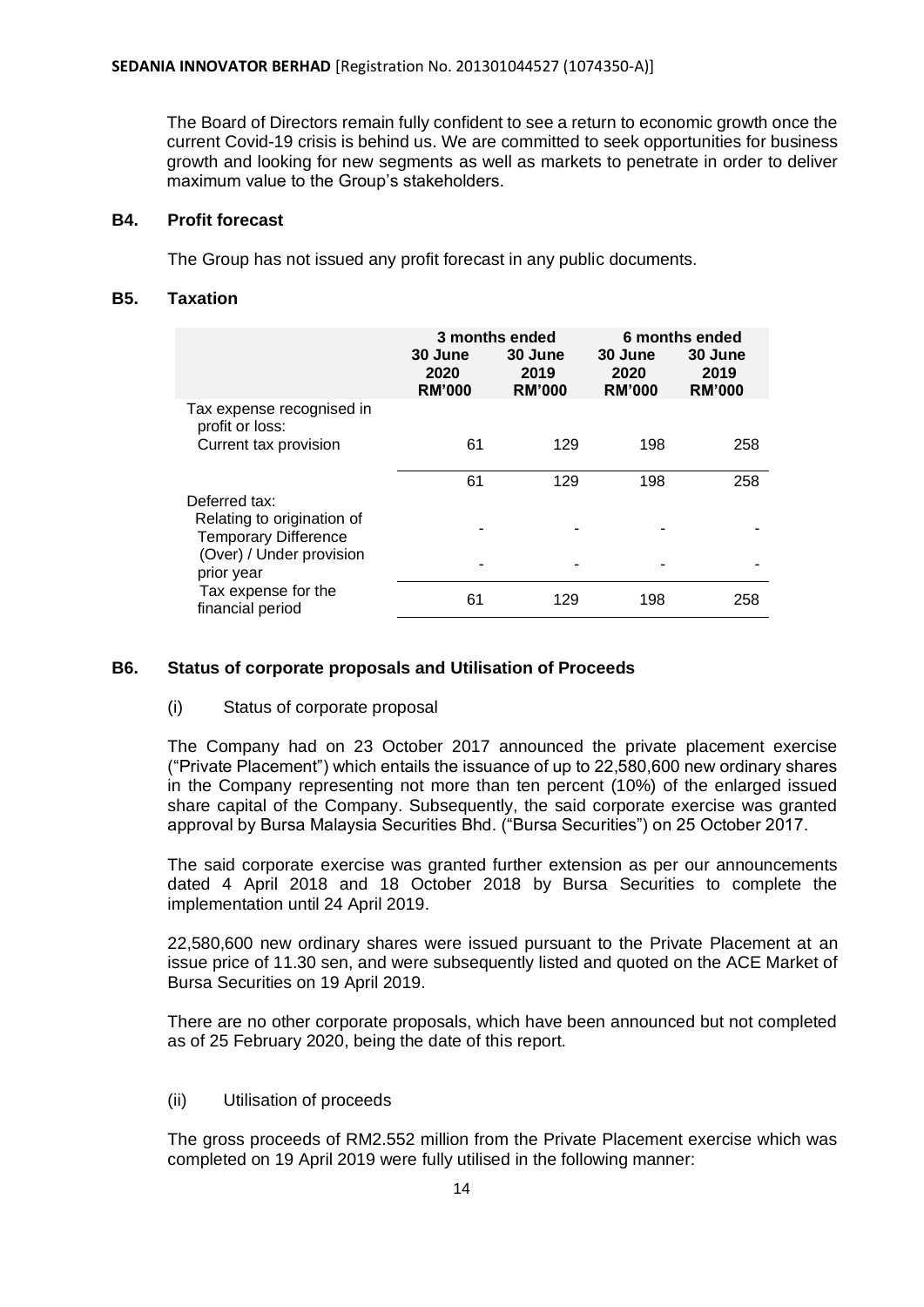| <b>Purpose</b>                | <b>Proposed</b><br>utilisation | Actual<br><b>Utilisation</b> | Intended<br><b>Timeframe</b><br>for<br><b>Utilisation</b> | <b>Deviation</b> |      | <b>Explanations (if</b><br>the deviation is<br>5% or more) |
|-------------------------------|--------------------------------|------------------------------|-----------------------------------------------------------|------------------|------|------------------------------------------------------------|
|                               | <b>RM'000</b>                  | <b>RM'000</b>                |                                                           | <b>RM'000</b>    | $\%$ |                                                            |
| Capital Expenditure           | 500                            | 500                          | Within 12<br>months                                       | ۰                | ٠    | (1)                                                        |
| Working capital               | 1,802                          | 1,933                        | Within 12<br>months                                       | (131)            | ۰    | $(a)$ & $(b)$                                              |
| Private Placement<br>expenses | 250                            | 119                          | Within 1<br>month                                         | 131              | ٠    | (b)                                                        |
| Total gross proceeds          | 2,552                          | 2,552                        |                                                           | ۰                | ٠    |                                                            |

The utilisation of the proceeds as disclosed above should be read in conjunction with the Announcement made by the Company dated 23 October 2017.

Explanation:

(1) The Group's FinTech online retail financing application portal and mobile application are still in progress.

Notes:

- (a) The actual working capital incurred for GreenTech and IoT were higher than the amount allocated.
- (b) The actual expenses incurred for the Private Placement was lower than the estimated expenses for the said exercise. The Company had incurred RM0.12 million for the Private Placement expenses, which was lower due to smaller placement proceeds received. Hence the balance of unutilised Private Placement proceeds of RM0.13 million has been re-allocated to working capital of the Group.

#### **B7. Borrowings**

The Group's borrowings as at the end of this financial period are as follows:

|                                                   | 30 June<br>2020<br><b>RM'000</b> | 30 June<br>2019<br><b>RM'000</b> |
|---------------------------------------------------|----------------------------------|----------------------------------|
| <b>Current liabilities</b><br>Term loan (secured) | 85                               | 74                               |
| Non-current liabilities<br>Term loan (secured)    | 389                              | 469                              |
| Total borrowings                                  | 474                              | 543                              |

Note: The term loan is secured by a first legal charge against the Group's office premises.

#### **B8. Material litigation**

Save as disclosed below, there were no pending material litigations against the Group which might materially and adversely affect the Group's financial position.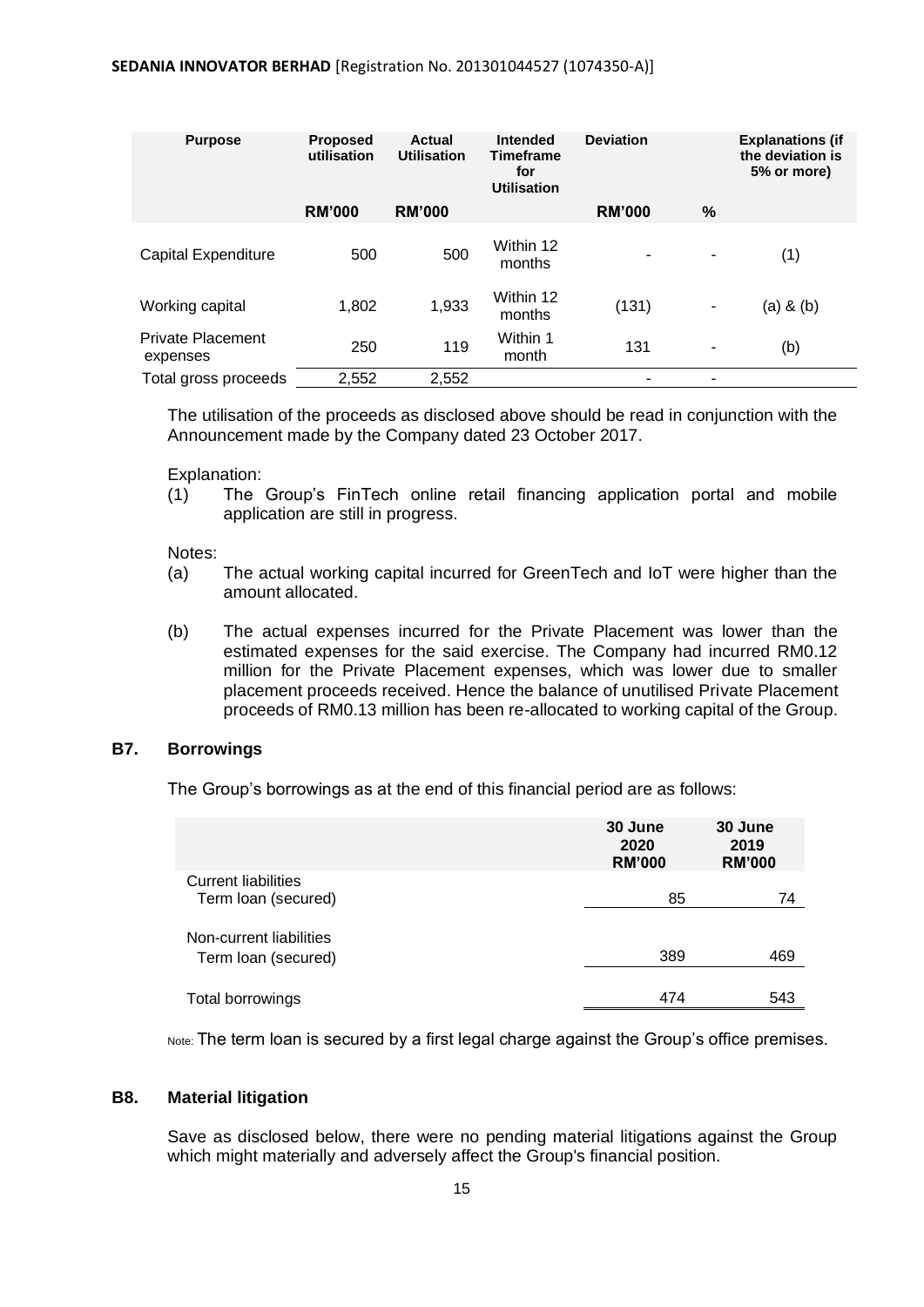1. **Kuala Lumpur High Court Summon No. WA-22NCvC-879-11/2019 between Sedania Technologies Sdn. Bhd. (formerly known as IDOTTV Sdn. Bhd.)("the Plaintiff") vs (1) Professional Science Technologies Sdn. Bhd. ("1st Defendant") and (2) Encik Muzir Bin Md Zanib ("2nd Defendant")(collectively referred to as "the Defendants"**)

On 28 November 2019, the Company announced that its wholly-owned subsidiary, STSB as the Plaintiff, via its solicitors, Messrs. J Nee Solicitors, filed a Writ of Summons together with a Statement of Claim, on 27 November 2019, against Professional Science Technologies Sdn. Bhd. ("PSTECH") as the First Defendant and En. Muzir bin. Md Zanib ("En. Muzir") as the Second Defendant.

En. Muzir, in his capacity as a director for PSTECH, had approached STSB to venture into the Automatic Fare Collection System ("Project").

The Main Contractors of the Project appointed Intelligent Essence Sdn Bhd ("IESB") as the sub-contractor. IESB subsequently appointed STSB as a sub-contractor via a Letter of Award dated 04.07.2017 and Contract Works Agreement dated 06.09.2017 ("IESB Contract").

PSTECH was then appointed by STSB as a sub-contractor via a Contract Works Agreement dated 06.09.2017 ("PS Tech Contract") and is obligated to carry out the scope of works as per the IESB Contract.

STSB had duly completed the scope of works under the IESB Contract, however, IESB had failed, neglected and refused to make payment for the sum of RM1,887,426.00 ("the Debt") despite STSB's various demands and requests for the same.

En. Muzir, on behalf of PSTECH then undertook and acknowledged to pay the Debt to STSB via a Letter of Undertaking on 29.03.2019 and via WhatsApp messages respectively.

However, the Defendants had failed, neglected and refused to pay the Debt to STSB of which resulted in STSB filing the said Statement of Claim and claim from the Defendants, jointly and severally the following: -

- (a) The sum of RM 1,887,426.00 being the Debt due and owed by the Defendants;
- (b) Interest from the date of the breach until the date of judgment in accordance with Section 11 of the Civil Law Act 1956;
- (c) Interest at 5% per annum from the date of judgment until full and final settlement;
- (d) Costs of this action be paid by the Defendants to STSB; and
- (e) Further and/or other reliefs that the Court deems just and/or suitable and/or fair.

The Defendants through their solicitors, Messrs. Rafida Razak & Co, filed their Statement of Defence on 24 January 2020. The Plaintiff through their new solicitor, Messrs. Ram Reza & Muhammad, filed an Amended Statement of Claim on 17 February 2020 and has received the Amended Statement of Defence from the Defendants on 5 March 2020. The Plaintiff has filed a Reply to the Defence and Notice of Application to move the court to hear the matter under Order 14 Rules Of Court 2012 ("Summary Judgment Application") on 20 March 2020.

Following the Summary Judgment Application and all the Affidavits and Written Submissions filed thereunder, Solicitors for both parties have attended Court on 12 August 2020 for Hearing and Court further fixed 25 August 2020 for Decision.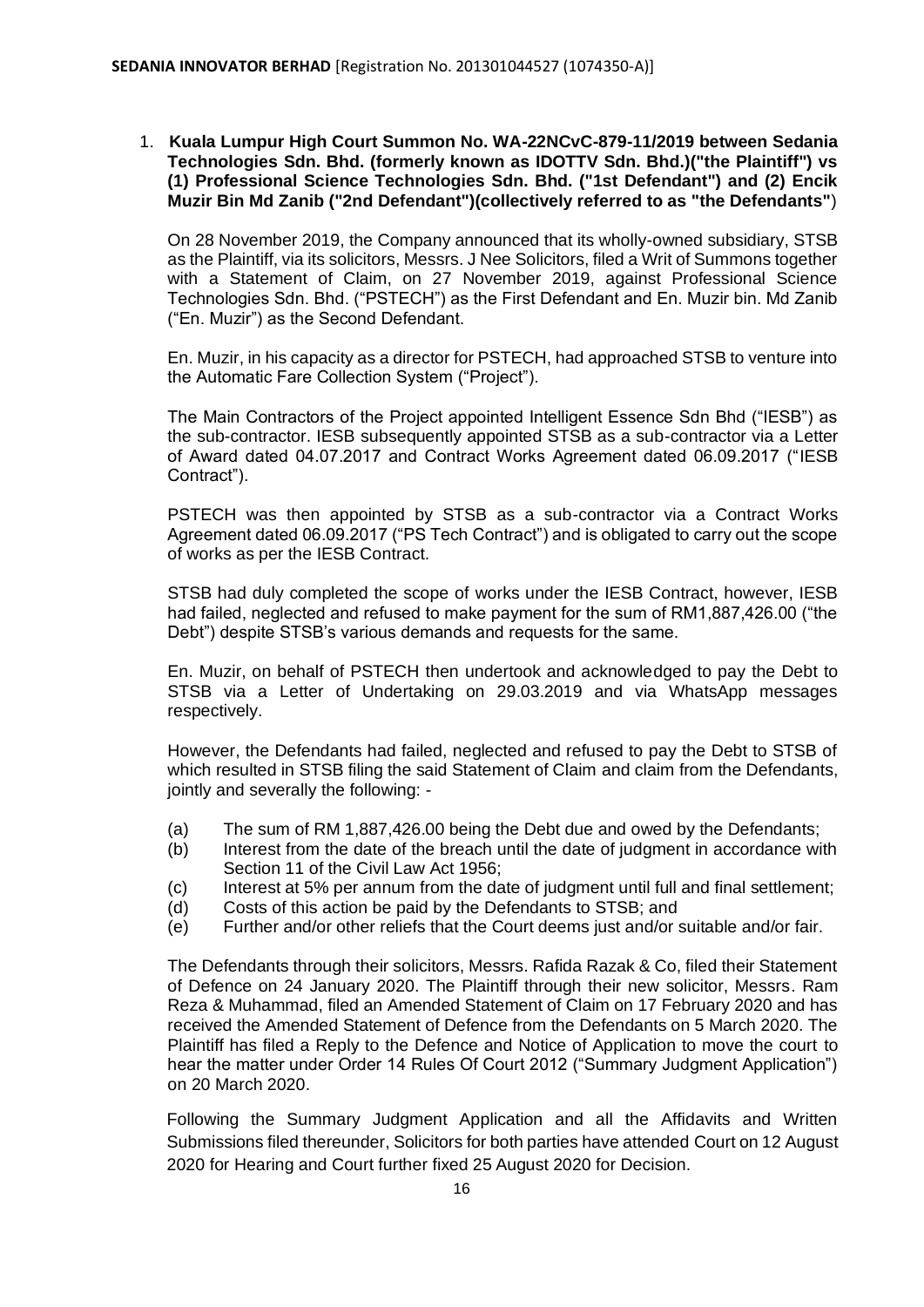The Decision was delivered by Yang Arif Dato' Sri Latifah Binti Haji Mohd Tahar on 25 August 2020 whereby the Court had decided in favour of the Company by allowing the Summary Judgment Application with Cost.

The Company will make further announcement on the matter upon receiving the sealed Order from court.

# **B9. Dividends**

No dividend has been paid, declared or proposed during the quarter under review.

# **B10. Earnings per share**

(a) Basic earnings per share

The earnings per share are calculated by dividing the net profit/(loss) attributable to ordinary owners of the Company by the weighted average number of ordinary shares in issue during the period.

|                                                                          | 3 months ended  |                 | 6 months ended  |                 |
|--------------------------------------------------------------------------|-----------------|-----------------|-----------------|-----------------|
|                                                                          | 30 June<br>2020 | 30 June<br>2019 | 30 June<br>2020 | 30 June<br>2019 |
| (Loss) / Profit attributable to<br>the owners of the Company<br>(RM'000) | (2,952)         | 754             | (4, 775)        | 1,255           |
| Weighted average number of<br>ordinary shares in issue<br>(000)          | 251,192         | 243,921         | 249,412         | 234,914         |
| Basic (loss) / earnings per<br>share (sen)                               | (1.18)          | 0.31            | (1.91)          | 0.53            |

(b) Diluted earnings per share

The diluted earnings per share are calculated by dividing the net profit attributable to ordinary owners of the Company by the weighted average number of ordinary shares in issue during the period, adjusted for the dilutive effects of potential ordinary shares from share options granted pursuant to the Employees' Share Option Scheme ("ESOS").

*The remainder of this page is intentionally left blank*